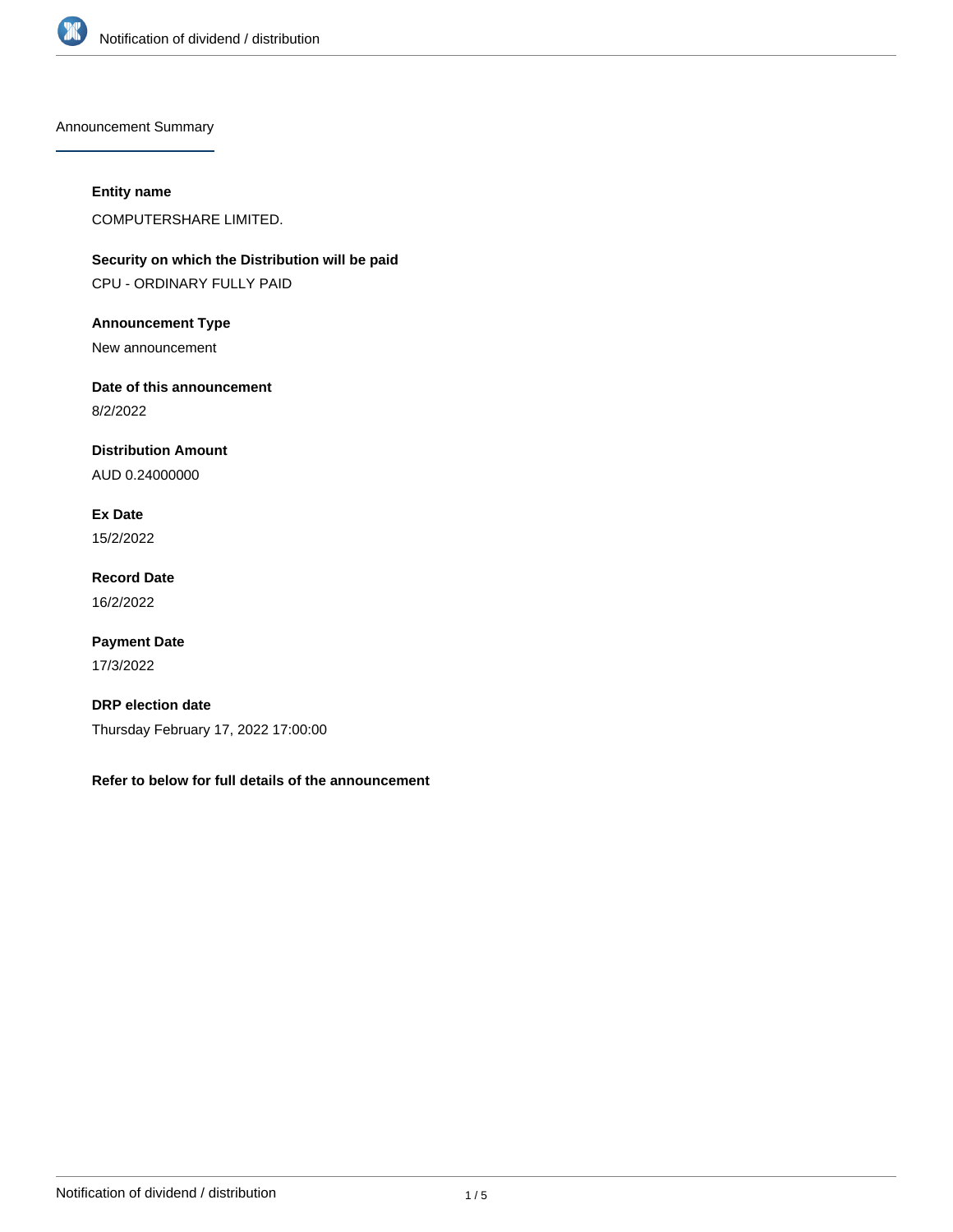

Announcement Details

Part 1 - Entity and announcement details

#### **1.1 Name of +Entity**

COMPUTERSHARE LIMITED.

**1.2 Registered Number Type** ABN

**Registration Number**

71005485825

**1.3 ASX issuer code** CPU

#### **1.4 The announcement is** New announcement

**1.5 Date of this announcement** 8/2/2022

**1.6 ASX +Security Code** CPU

**ASX +Security Description** ORDINARY FULLY PAID

Part 2A - All dividends/distributions basic details

**2A.1 Type of dividend/distribution C** Ordinary

**2A.2 The Dividend/distribution:**

relates to a period of six months

# **2A.3 The dividend/distribution relates to the financial reporting or payment period ending ended/ending (date)**

31/12/2021

# **2A.4 +Record Date**

16/2/2022

**2A.5 Ex Date** 15/2/2022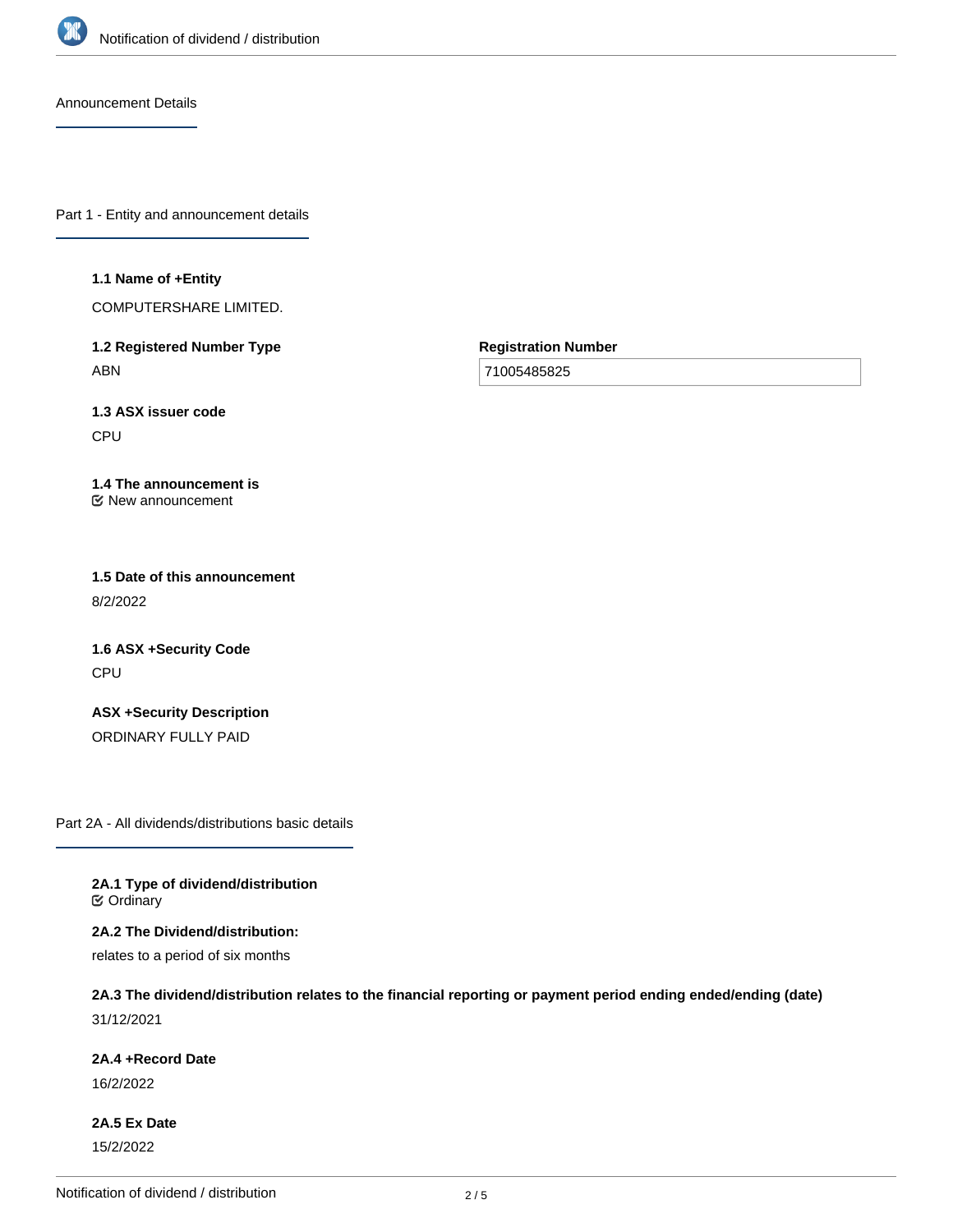## **2A.6 Payment Date**

17/3/2022

**2A.7 Are any of the below approvals required for the dividend/distribution before business day 0 of the timetable?**

- **•** Security holder approval
- **Court approval**
- **Lodgement of court order with +ASIC**
- **ACCC approval**
- **FIRB approval**
- **Another approval/condition external to the entity required before business day 0 of the timetable for the dividend/distribution.**

No

**2A.8 Currency in which the dividend/distribution is made ("primary currency")**

AUD - Australian Dollar

| 2A.9 Total dividend/distribution payment amount per |  |
|-----------------------------------------------------|--|
| +security (in primary currency) for all             |  |
| dividends/distributions notified in this form       |  |

AUD 0.24000000

**2A.10 Does the entity have arrangements relating to the currency in which the dividend/distribution is paid to securityholders that it wishes to disclose to the market?** No

#### **2A.11 Does the entity have a securities plan for dividends/distributions on this +security?** We have a Dividend/Distribution Reinvestment Plan (DRP)

#### **2A.11a If the +entity has a DRP, is the DRP applicable to this dividend/distribution?** Yes

**2A.11a(i) DRP Status in respect of this dividend/distribution** Full DRP

#### **2A.12 Does the +entity have tax component information apart from franking?** No

Part 3A - Ordinary dividend/distribution

| 3A.1 Is the ordinary dividend/distribution estimated at<br>this time?<br>C⁄⊠ No | 3A.1a Ordinary dividend/distribution estimated amount<br>per +security<br>AUD |
|---------------------------------------------------------------------------------|-------------------------------------------------------------------------------|
| 3A.1b Ordinary Dividend/distribution amount per<br>security                     |                                                                               |
| AUD 0.24000000                                                                  |                                                                               |
| 3A.2 Is the ordinary dividend/distribution franked?<br>$\alpha$ Yes             | 3A.2a Is the ordinary dividend/distribution fully franked?<br><b>≝</b> No     |
|                                                                                 |                                                                               |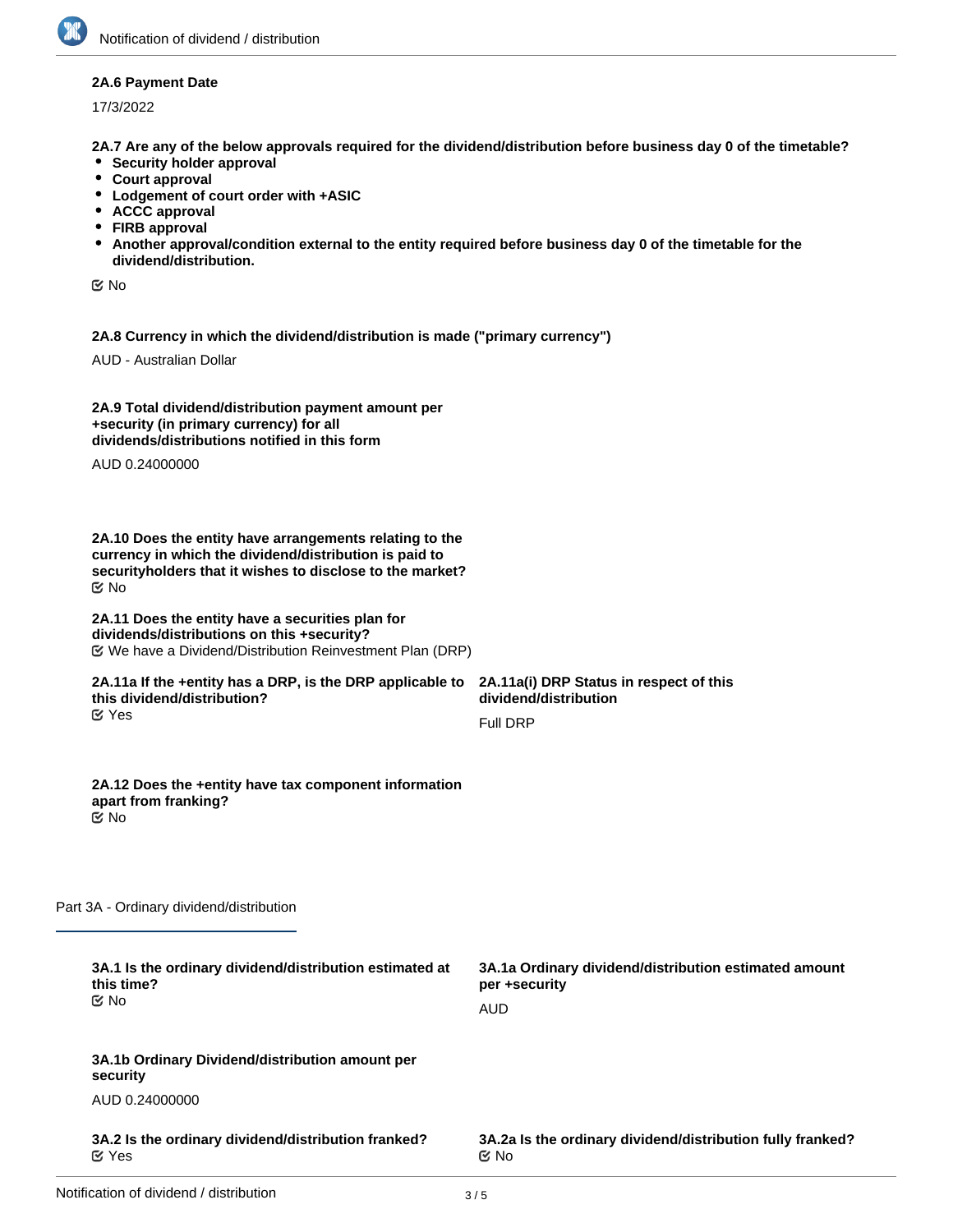

| $(\% )$                                                                                                                                                                                                                                                                                                                                      |  |  |
|----------------------------------------------------------------------------------------------------------------------------------------------------------------------------------------------------------------------------------------------------------------------------------------------------------------------------------------------|--|--|
| 30.0000 %                                                                                                                                                                                                                                                                                                                                    |  |  |
| 3A.4 Ordinary dividend/distribution franked amount per<br>3A.5 Percentage amount of dividend which is unfranked<br>60,0000 %                                                                                                                                                                                                                 |  |  |
|                                                                                                                                                                                                                                                                                                                                              |  |  |
| per +security excluding conduit foreign income amount                                                                                                                                                                                                                                                                                        |  |  |
|                                                                                                                                                                                                                                                                                                                                              |  |  |
|                                                                                                                                                                                                                                                                                                                                              |  |  |
|                                                                                                                                                                                                                                                                                                                                              |  |  |
|                                                                                                                                                                                                                                                                                                                                              |  |  |
|                                                                                                                                                                                                                                                                                                                                              |  |  |
| 4A.1 What is the default option if +security holders do not indicate whether they want to participate in the DRP?                                                                                                                                                                                                                            |  |  |
| 4A.3 DRP discount rate                                                                                                                                                                                                                                                                                                                       |  |  |
| 0.0000%                                                                                                                                                                                                                                                                                                                                      |  |  |
|                                                                                                                                                                                                                                                                                                                                              |  |  |
| <b>End Date</b>                                                                                                                                                                                                                                                                                                                              |  |  |
| 4/3/2022                                                                                                                                                                                                                                                                                                                                     |  |  |
|                                                                                                                                                                                                                                                                                                                                              |  |  |
| The DRP price is equal to the arithmetic average of the daily volume weighted average market price (rounded to the<br>nearest cent) of all Shares sold through a Normal Trade on the ASX automated trading system during the ten<br>Trading Day period commencing on a date determined by the Board of Computershare and advised to the ASX. |  |  |
| 4A.7 DRP +securities +issue date                                                                                                                                                                                                                                                                                                             |  |  |
| 17/3/2022                                                                                                                                                                                                                                                                                                                                    |  |  |
|                                                                                                                                                                                                                                                                                                                                              |  |  |
| 4A.9 Is there a minimum dollar amount or number of +securities required for DRP participation?<br>で No                                                                                                                                                                                                                                       |  |  |
| 4A.10 Is there a maximum dollar amount or number of +securities required for DRP participation?                                                                                                                                                                                                                                              |  |  |
|                                                                                                                                                                                                                                                                                                                                              |  |  |

Yes